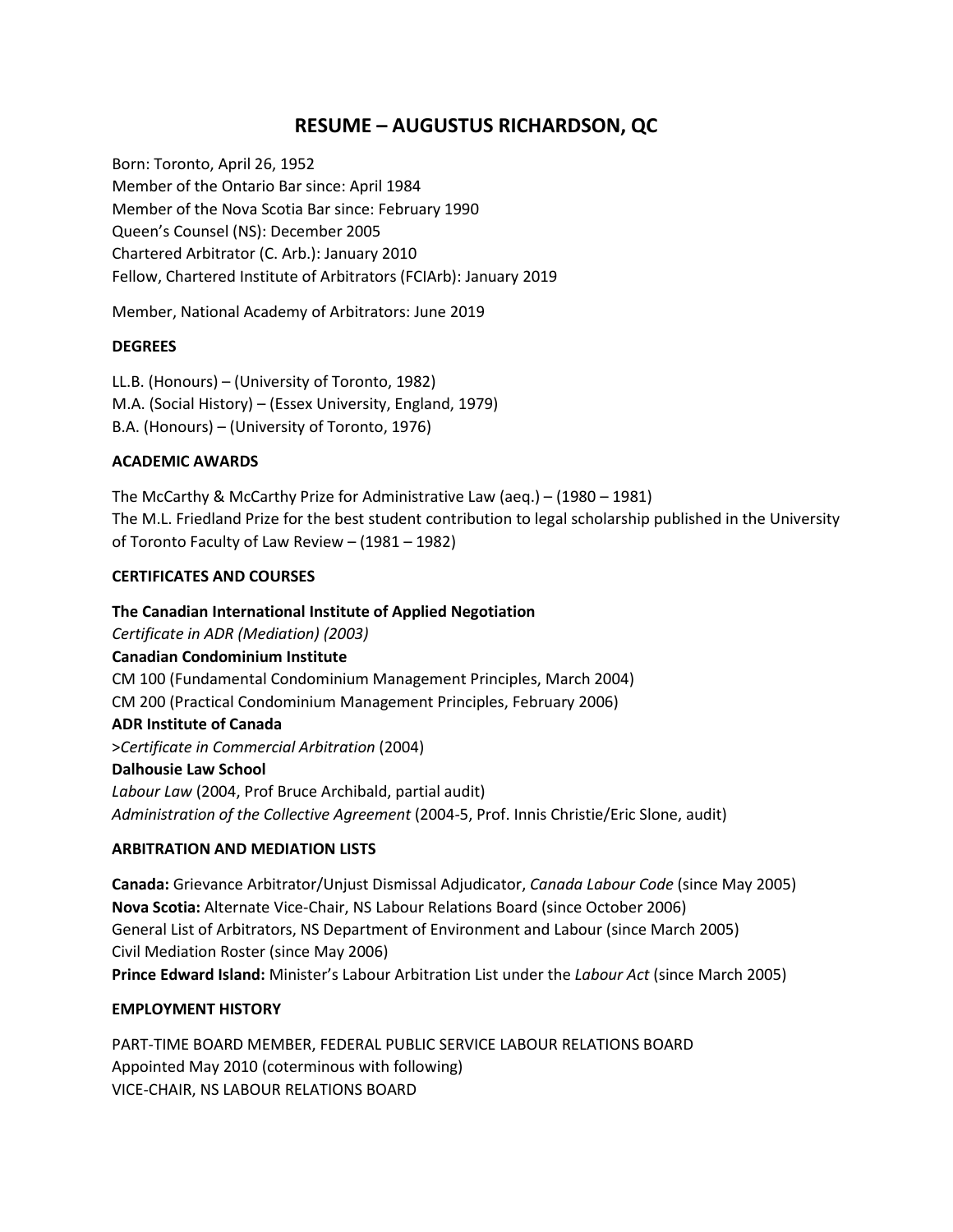October 2006 – January 2013 ADJUDICATOR, SMALL CLAIMS COURT OF NOVA SCOTIA Appointed April 2001 (coterminous with following) AD+REM ADR SERVICES INC June 2005 – present; Practice focussed on arbitration, mediation and appellate work HUESTIS RITCH Barristers and Solicitors 1200-1809 Barrington Street HALIFAX, Nova Scotia September 1990 – June 2006; became partner in 1993; practice included civil and defence (insurance) litigation LILLY BLOTT Barristers and Solicitors TORONTO, Ontario April 1985 – September 1990; became partner in February 1988 SUPREME COURT OF ONTARIO Law Clerk to Chief Justice of the High Court of Justice February 1984 – February 1985 DICTIONARY OF CANADIAN BIOGRAPHY Manuscript Editor July 1975 – August 1977

## **PUBLICATIONS (SELECT HIGHLIGHTED TO VIEW)**

- ["Interference with Contractual Relations: Is](https://gusrichardson.com/pdfs/Richardson-Interference_with_Contractual_Relations-1981_39_U_of_T_Fac_Law_Rev_1.pdf) *Torquay Hotel* the Law in Canada?" (1983) 41 U. of [T. Fac. of Law Rev. 1-18.](https://gusrichardson.com/pdfs/Richardson-Interference_with_Contractual_Relations-1981_39_U_of_T_Fac_Law_Rev_1.pdf)
- "Making an End Run Around the Corporate Veil: The Tort of Inducing Breach of Contract" (1984) 5 Advocates' Quarterly 103-109.
- "Condominium [Prohibitions on Occupation by Children" \(1984\) 62 Canadian Bar Review 656-](https://gusrichardson.com/pdfs/Richardson-Condos-Prohibitions_of_Children-CBR_1984.pdf) [68.](https://gusrichardson.com/pdfs/Richardson-Condos-Prohibitions_of_Children-CBR_1984.pdf)
- ["Production of Documents Held by Affiliated Corporations Under Rule 30.02\(4\)" \(1985\) 6](https://gusrichardson.com/pdfs/Richardson-Production_of_Documents-6_Advocates_Quarterly_1985.pdf)  [Advocates' Quarterly 111-16.](https://gusrichardson.com/pdfs/Richardson-Production_of_Documents-6_Advocates_Quarterly_1985.pdf)
- ["The Privilege Against Production: Are the Walls of Jericho Falling?" \(1987\) 10 CPC \(2d\) 294-312.](https://gusrichardson.com/pdfs/Richardson-Privilege_Against_Production-1986_10_CPC_2nd_294.pdf)
- ["The Right to Sue Executive Officers –](https://www.gusrichardson.com/wp-content/uploads/2009/07/The-Right-to-Sue-Executive-Officers-WCAT-Compensation-Appeals-Forum-v2-no2-Oct-1987.pdf) WCAT Compensation Appeals Forum v2 no2 Oct [1987](https://www.gusrichardson.com/wp-content/uploads/2009/07/The-Right-to-Sue-Executive-Officers-WCAT-Compensation-Appeals-Forum-v2-no2-Oct-1987.pdf) pp.21-23.
- "Economic Loss, Contracts and Third Parties: Can a Defendant to a Claim for Economic Loss Rely on a Contract to which He was not a Party?" (1989) 10 Advocates' Quarterly 191-204.
- "The Rule in *Phillips v. Eyre*: The Road Not Taken" (1989) 31 CPC (2d) 65-82.
- "The Irish Mortgage in Nova Scotia" (1991) 17 Nova Scotia Law News 153, 200-207.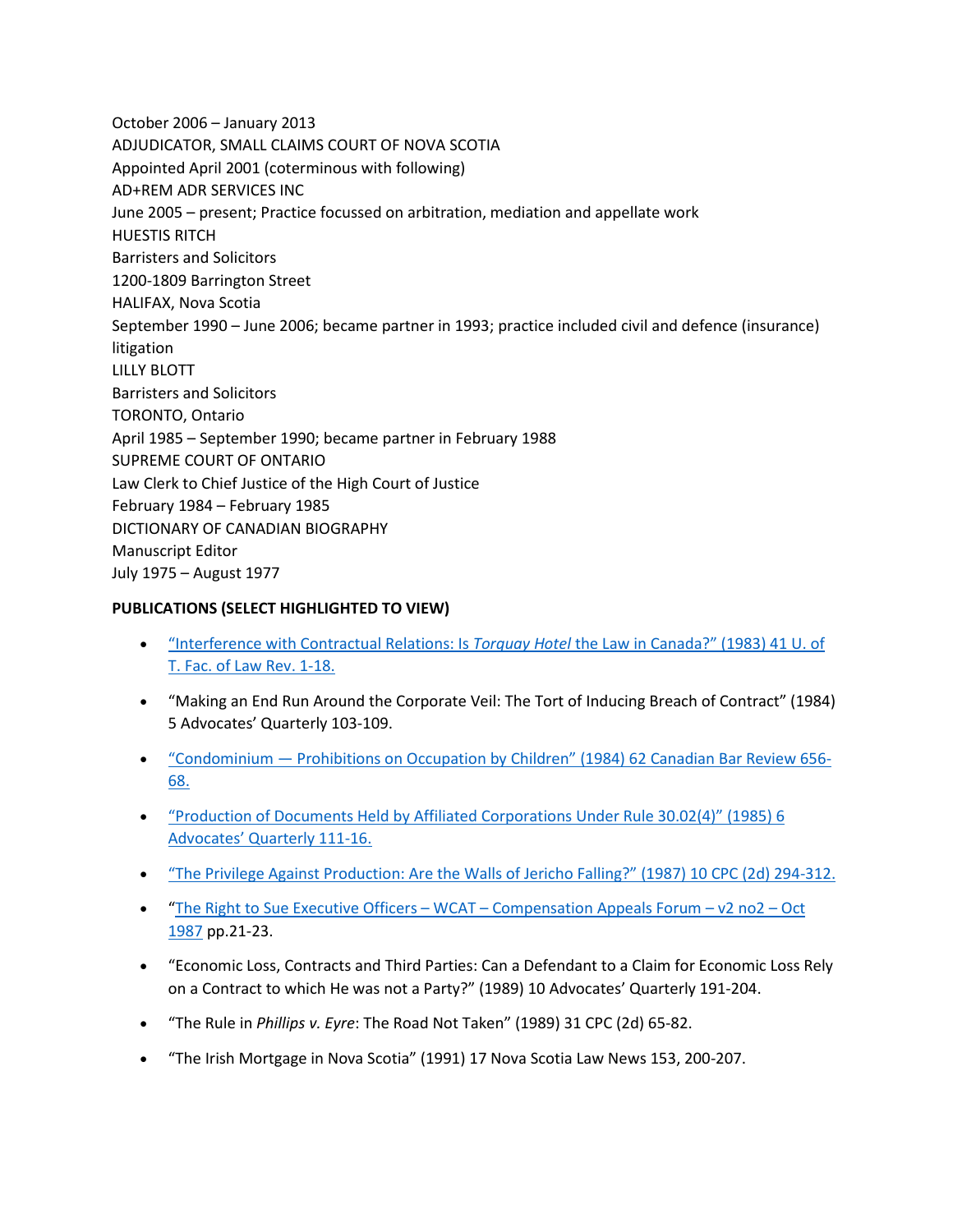- ["Lost Future Income and the Expectancy of Life:](https://gusrichardson.com/pdfs/Richardson-Lost_Future_Income-13_Advocates_Quarterly_1990-91.pdf) *Balkos v. Cook*" (1990-91) 13 Advocates' [Quarterly 246-64.](https://gusrichardson.com/pdfs/Richardson-Lost_Future_Income-13_Advocates_Quarterly_1990-91.pdf)
- "The New [Costs] Tariff : Three Years Later" (1992) 18 Nova Scotia Law News, nos. 1, 2 and 4.
- "Insurance Applications and the Insured's Carelessness in their Execution: *Vrbancic v. London Life Insurance* Revisited" (1993) 14 Advocates' Quarterly 501-12.
- "Adjuster's Liability" (Winter 1995) Atlantic Claims Journal 19-23.
- ["In Defence of Small Claims" \(January 2007\) 25 The Society Record No. 1, pp.35-36](https://gusrichardson.com/pdfs/Richardson-In_Defence_of_Small_Claims-25_The_Society_Record_2007.pdf)
- "Damages in Lieu of Reinstatement: An Analysis and Restatement" [2012-2013]) Labour Arbitration Yearbook (2nd series) 121-40.
- "Was Lincoln Right?" in Blaikie, Cromwell and Pink (eds.), Why Good Lawyers Matter (Toronto, 2012).

## **PRESENTATIONS AND PAPERS GIVEN (SELECT HIGHLIGHTED TO VIEW)**

- CBA Nova Scotia Branch, Real Property Section (December 1991): "The Irish Mortgage Developments in Foreclosure Practice [in Nova Scotia]".
- CLE Society of Nova Scotia: "The Cost and Fees Act Updated," *Insurance Law*, May 23, 1992, Halifax, Nova Scotia.
- TUNS, 2nd Snow Clearance and De-Icing Seminar (August 1992): "Legal Liability and Levels of Service."
- CLE Society of Nova Scotia: "Section B Medical and Rehabilitation Benefits," *Insurance Law*, September 1993 (with Wayne MacDonald).
- 31st General Insurance Conference, "Adjuster's Liability," May 1994.
- CLE Society of Nova Scotia: "Costs on Interlocutory Applications and Security for Costs," September 1995.
- CBA Nova Scotia Branch (1996 Professional Development Conference): ["Wrestling](https://www.gusrichardson.com/wp-content/uploads/2009/07/Wrestling-with-Negative-and-Positive-Contingencies-When-Quantifying-Future-Loss-CBA-Prof-Dev-April-1996.pdf) with [Negative and Positive Contingencies When Quantifying Future Loss](https://www.gusrichardson.com/wp-content/uploads/2009/07/Wrestling-with-Negative-and-Positive-Contingencies-When-Quantifying-Future-Loss-CBA-Prof-Dev-April-1996.pdf)
- CBA Nova Scotia Branch (February 1997): "Computerization and the Law."
- ICANS (February 1997): "Lock Up Your Settlements: Unconscionable Settlements and How to Avoid Them."
- CBA Nova Scotia Branch (1997 Civil Litigation Seminar): ["Calculating the Present Value-or](https://www.gusrichardson.com/wp-content/uploads/2009/07/Calculating-the-Present-Value-or-Lump-Sum-of-a-Future-Loss-19972.pdf)  [Lump Sum-of a Future Loss"](https://www.gusrichardson.com/wp-content/uploads/2009/07/Calculating-the-Present-Value-or-Lump-Sum-of-a-Future-Loss-19972.pdf)
- CBA Nova Scotia Branch, Young Lawyers' Section (November 1998): "Dealing with Future Loss Claims."
- ITAC (Insurance Training And Consulting) (March 1999): "Y2K Claims: How 'All Risks,' CGL and D&O Policies Will Respond."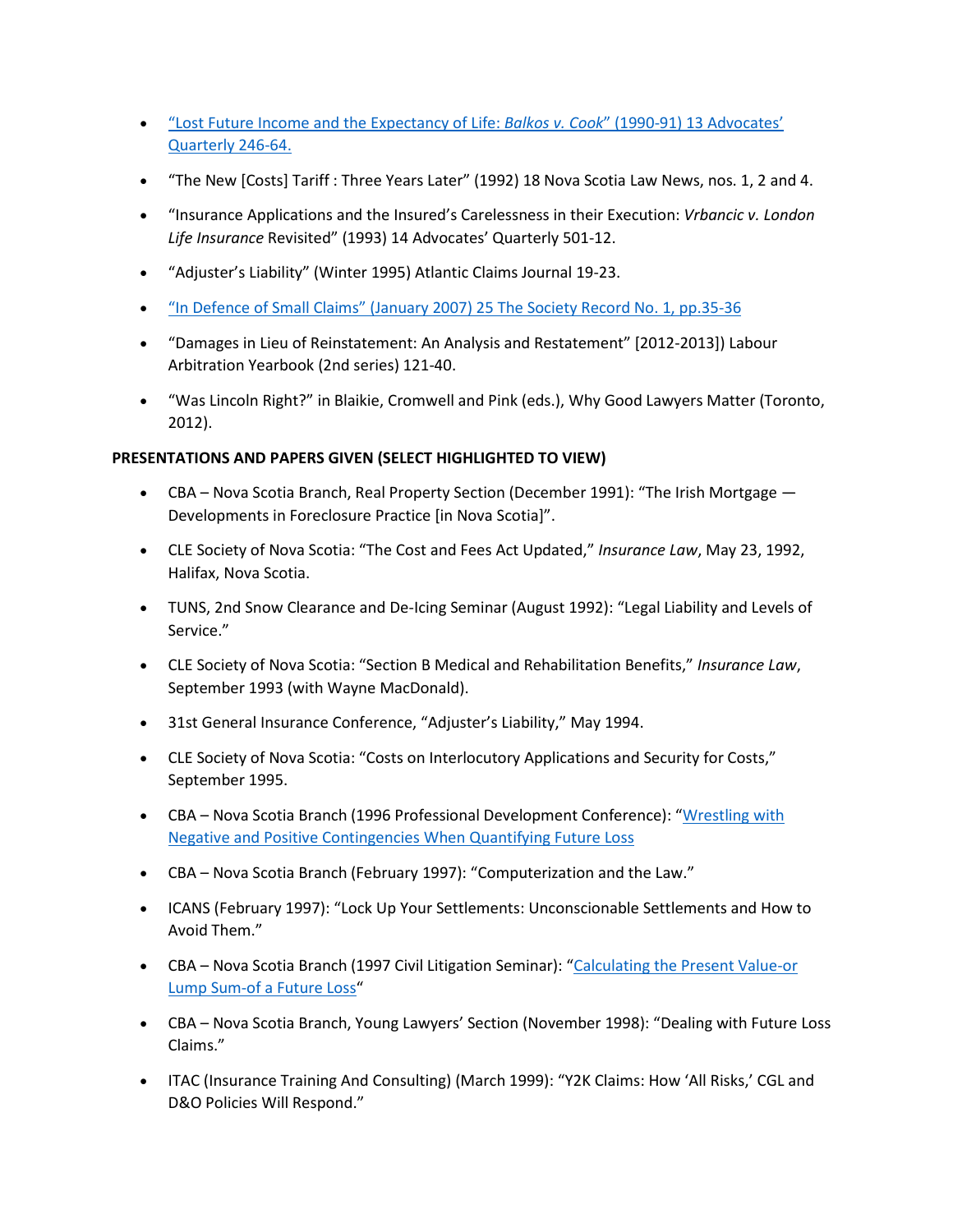- CLE Society of Nova Scotia (Personal Injury: Focus on Damages [March 1999]): ["Pre-Judgement](https://www.gusrichardson.com/wp-content/uploads/2009/07/Pre-Judgement-Interest-Under-the-Judicature-Act-A-Primer.pdf)  [Interest Under the Judicature Act –](https://www.gusrichardson.com/wp-content/uploads/2009/07/Pre-Judgement-Interest-Under-the-Judicature-Act-A-Primer.pdf) A Primer."
- CBA Nova Scotia Branch (January 2000 Professional Development Conference): "Expert Medical Witnesses: Their Retainer, Their Files and Their Opinions" (with Raymond F. Wagner)
- [CLE Society of Nova Scotia \(Personal Injury \[January\] 2001\): "Lost Opportunities and Lost Logic:](https://gusrichardson.com/pdfs/Richardson-CLE_Jan_2001-Loss_of_Housekeeping_Capacity_Claims.pdf)  [A Review of the Claim for](https://gusrichardson.com/pdfs/Richardson-CLE_Jan_2001-Loss_of_Housekeeping_Capacity_Claims.pdf) [Loss of Housekeeping Capacity/Services in Personal Injury and Fatal Injury Cases."](https://gusrichardson.com/pdfs/Richardson-CLE_Jan_2001-Loss_of_Housekeeping_Capacity_Claims.pdf)
- CBA Nova Scotia Branch (11th Annual Professional Development Conference, January 2002): ["A Primer on Costs and the Taxation of Legal Accounts in Nova Scotia.](https://www.gusrichardson.com/wp-content/uploads/2009/07/A-Primer-on-Costs-and-the-Taxation-of-Legal-Accounts-in-Nova-Scotia.pdf)"
- CBA Nova Scotia Branch, Young Lawyers' Section (October 2002): "The Taxation of Solicitor and Client (Legal) Accounts in Nova Scotia."
- CBA Nova Scotia Branch, Law Reform Section (November 2002): "Structured Settlements Progress or Paternalism."
- CBA Nova Scotia Branch (13th Annual Professional Development Conference, January 2004): "Filing the Notice of Trial."
- CBA Nova Scotia Branch (March 2004), Litigation Issues for Support Staff: "Fear of the Unknown; Effect of Changes to the Insurance Act on Litigation Support Staff practices – A Primer on Insurance Law Reform."
- CBA Nova Scotia Branch (April 2004), "PIPEDA and Insurance Claims Handling and Adjusting."
- Insurance Institute of Nova Scotia (September 2004) "Real Estate Appraisals and Valuation Issues – The Question of ACV."
- CBA Nova Scotia Branch, Family Law Division (November 2004) "Taxation and Assessment of Legal Accounts before Small Claims Court Adjudicators."
- CBA Nova Scotia Branch (14th Annual Professional Development Conference, January 2005) "Condominiums and Insurance: Basic Concepts and Issues."
- Canadian Condominium Institute, NS Chapter (March 2005) "Insurance Concepts in the Condominium World."
- CBA Nova Scotia Branch, Law Reform Section (Nov 2005) "Vexatious Litigants."
- Canadian Condominium Institute, NS Chapter (Jan 2006) "Mediation and Arbitration Under the *Condominium Act*."
- CBA Nova Scotia Branch (15th Annual Professional Development Conference, February 2006) ["The Taxation of Legal Accounts in the Small Claims Court"](https://www.gusrichardson.com/wp-content/uploads/2009/07/The-Taxation-of-Legal-Accounts-in-the-Small-Claims-Court-CBA-20064.pdf)
- Canadian Independent Adjusters' Association, NS Chapter (Feb 2006) "Adjusters and the Small Claims Court of Nova Scotia."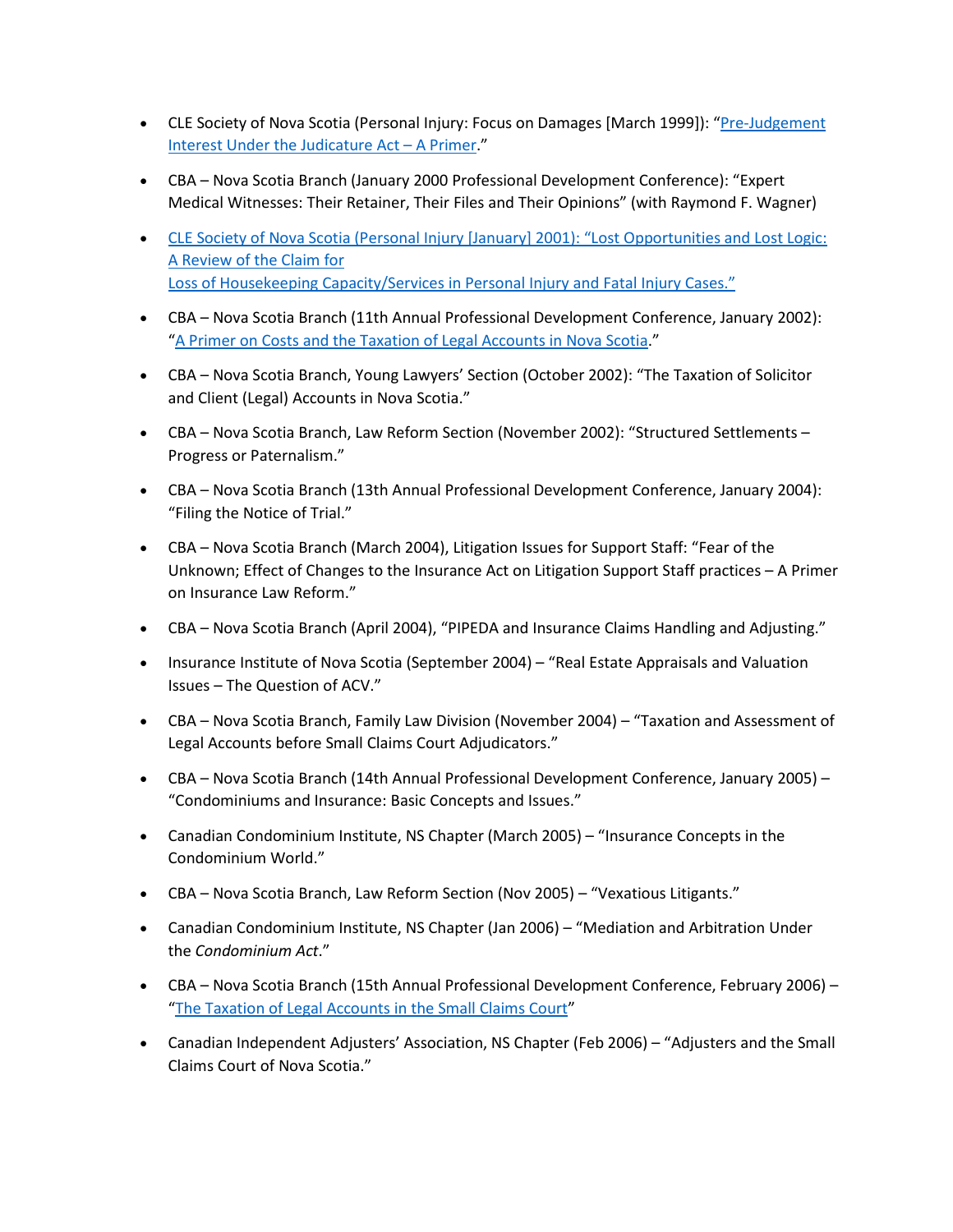- Nova Scotia Registrars of Probate (May 2006): "The Taxation of Lawyers' Bills of Costs in Probate."
- Canadian Defence Lawyers (Jan 2007) "Mediating Out of the Box Effective Mediation Strategies."
- Lancaster House Annual Labour Arbitration Conference (Halifax, Nov 2088) "Dealing with Drugs and Alcohol in the Workplace" – panelist.
- CBA Nova Scotia Branch (Insurance Law Conference, March 2009) ["Subrogating LTD Insurers](https://www.gusrichardson.com/wp-content/uploads/2009/07/CBA-Subrogation-Paper-March-2009-REVISED-FINAL-VERSION2.pdf)  [and Personal Injury Claims: Double Recovery Redux"](https://www.gusrichardson.com/wp-content/uploads/2009/07/CBA-Subrogation-Paper-March-2009-REVISED-FINAL-VERSION2.pdf)
- Lancaster House Annual Labour Arbitration Conference (Halifax, 2010) "Accommodating Parenting and Family Responsibilities" – panelist
- Lancaster House Annual Labour Arbitration Conference (Halifax, Nov 2011) "Differences in Damages" – panelist
- CBA Young Lawyers' Section (Oct 2012) "An Introduction to Arbitration and Mediation."
- ADR Institute of Canada Annual Meeting (Oct 2012) "Med/Arb Where, When, How" panelist
- Insight Mental Health in the Workplace (Halifax, May 2013) "Managing a Mental Health-Related file from Complaint through Arbitration to Settlement – panelist
- Sport Dispute Resolution Centre of Canada (SDRCC), Annual Meeting (Halifax, May 2013) "Recent SDRCC Cases"
- CBA Nova Scotia Branch (Halifax, June 2013) "Small Claims Court"
- Lancaster House, Labour Arbitration Conference (Halifax, May 2016) Organizing Co-Chair, and panelist, "Aribrators' Roundtable: A Discussion of Issues in Accommodation Cases"
- Lancaster House, Skills Training Workshop (St John's, NF, May 2017), workshop leader -"Handling Medical Information – An In-Depth Training Session for Employers and Unions"
- Lancaster House, Labour Arbitration Conference (Halifax, May 2017) panelist, "Sealing the Deal"
- Lancaster House, workshop leader "Advocacy at Arbitration: Thoroughly Preparing and Effectively Presenting Cases"

#### **BAR SOCIETY & OTHER ACTIVITIES**

- Vice-Chair, NS Labour Relations Board Oct 2005 to present
- Adjudicator, Small Claims Court of Nova Scotia April 2001 to present
- Honorary Counsel, Abilities Foundation of Nova Scotia 1992 to present
- Board Member, Laing House, Halifax, NS February 2004 to January 2009